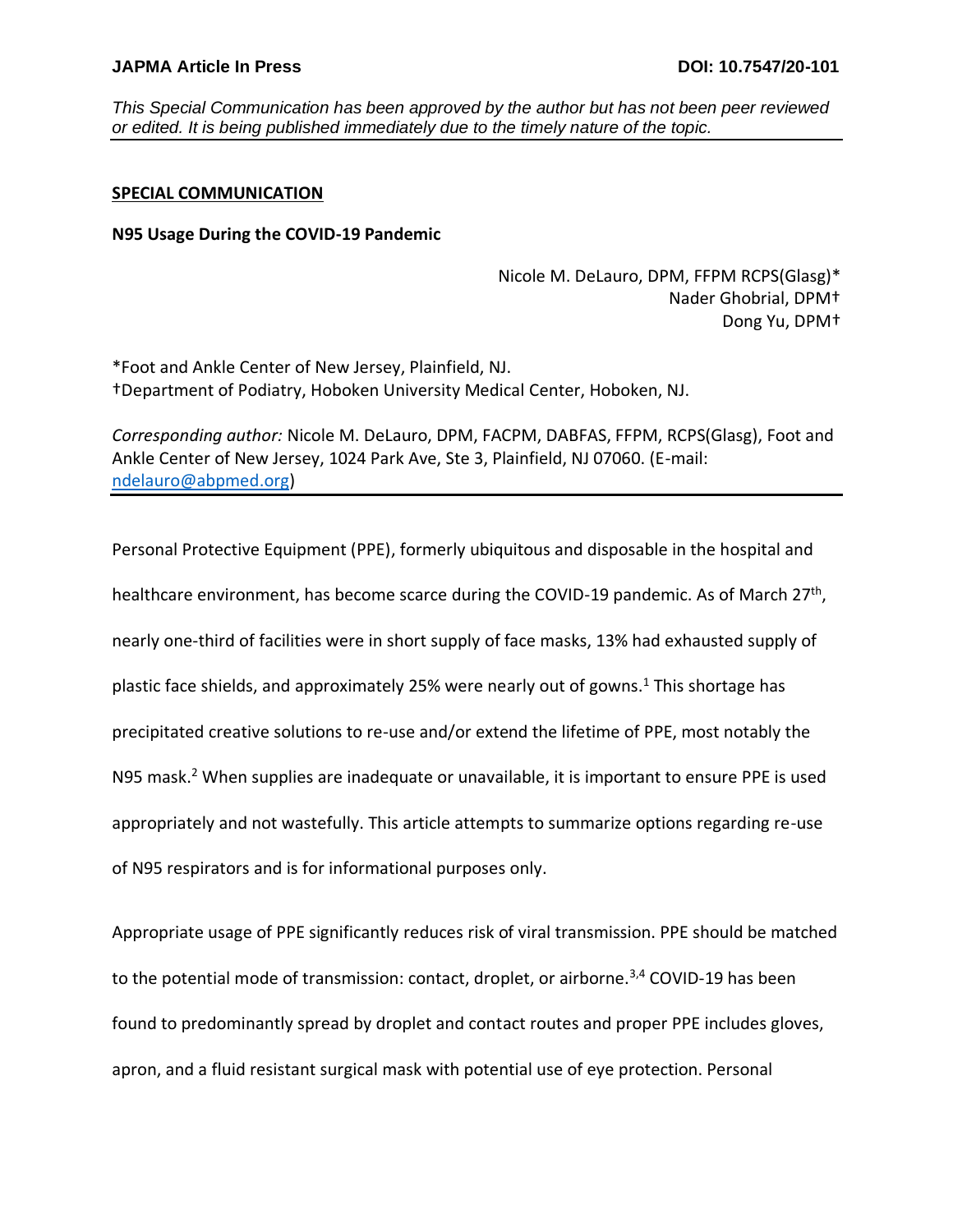*This Special Communication has been approved by the author but has not been peer reviewed or edited. It is being published immediately due to the timely nature of the topic.* 

eyewear is considered inadequate. Healthcare workers (HCW) involved in patient care during aerosol generating procedures require extensive PPE including gloves, fluid repellent longsleeved gowns, eye protection such as a visor or goggles, and a high-performance filtration mask, such as the N95.<sup>3,5-7</sup>

Appropriate donning and doffing of PPE is also essential to reduce viral transmission. This became apparent during the 2014 Ebola outbreak in West Africa, when HCW were infected late in the epidemic despite wearing protective equipment. The lack of PPE and insufficient knowledge regarding proper donning and doffing were contributing factors, and necessary guides were placed at facility exits to ensure proper technique and decrease infection rates.<sup>8</sup>

There are different types of PPE masks. A fluid resistant (Type II-R) surgical face mask is used to protect against droplets. If worn by the patient it can protect the staff from both droplet and contact transmission, and if worn by the staff, it protects against droplets within 1-2m of the patient. Risk reduction is estimated at 80%.<sup>3</sup> While a surgical mask may be effective in blocking splashes and large-particle droplets, it does not filter or block exceedingly small particles that may be transmitted by coughs, sneezes, or certain medical procedures. Surgical masks also do not provide complete protection because of the loose fit between the surface of the mask and face.<sup>9</sup>Alternatively, the N95 mask is a high-performance filtering facepiece respirator (FFR) with filtration achieved by a web of polypropylene microfibers and electrostatic charge. Under test conditions, the respirator blocks at least 95% of the solid and liquid aerosol test particles. The mask does not work unless it is properly fitted to the face and creates a seal. Facial hair may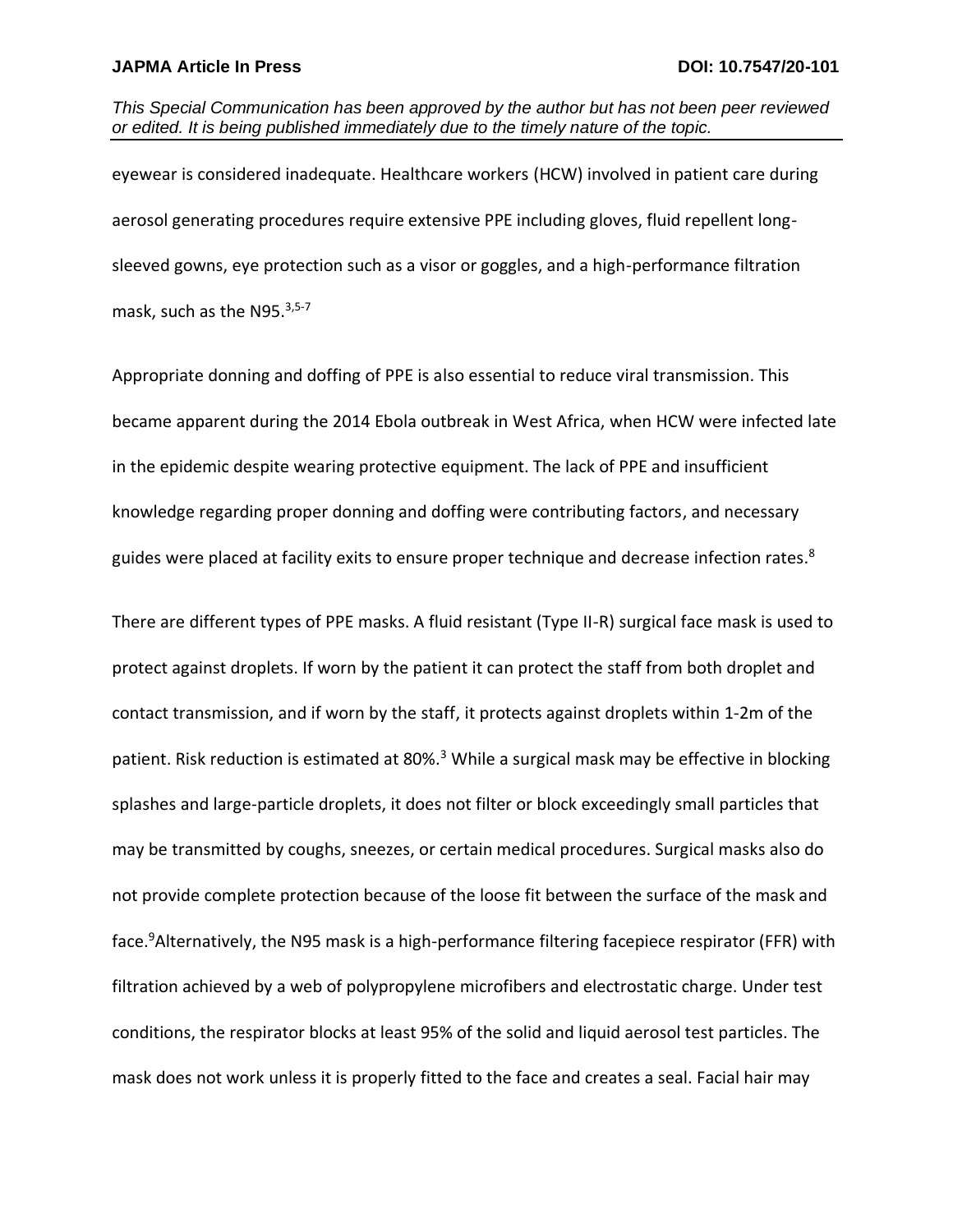*This Special Communication has been approved by the author but has not been peer reviewed or edited. It is being published immediately due to the timely nature of the topic.* 

alter fit and the mask may not provide full protection.<sup>7,9</sup> Professional fit-testing must therefore be performed prior to use. N95 respirators are not designed for children.

The KN95, is a respirator from China considered an "equivalent" to the N95 of the United States, based on its 95% filtration capacity.<sup>10</sup> While KN95s were not initially sanctioned for import by the U.S. Food and Drug Administration's Emergency Use Authorization (EUA), drastic shortages of N95s led to a revised EUA, making KN95s eligible.<sup>11</sup> Certain performance criteria was required, and analysis could be performed outside the United States.<sup>12</sup> In mid-April, the CDC started to oversee testing, and data revealed some KN95s failed to meet performance efficiency and protection against COVID-19. As a response, the FDA banned more than 65 of the 80 authorized manufacturers in China from exporting KN95s to the United States. To date, only 14 authorized manufacturers remain on the approved list, see Figure  $1<sup>13</sup>$ 

With respect to the overall use of face masks, the CDC identifies 3 levels of operational status: conventional, contingency, and crisis. Conventional relates to normal daily usage but when health care systems are stressed, they enter contingency mode. During this mode, the CDC recommends conserving resources by selectively canceling non-emergency procedures, deferring outpatient encounters, and removing face masks from public areas. In crisis mode, the CDC recommends cancellation of all elective procedures and appointments, the use of face masks beyond the designated shelf life during patient care activities, limited re-use, and prioritization of use for activities where splashes, sprays or aerosols are likely. If face masks are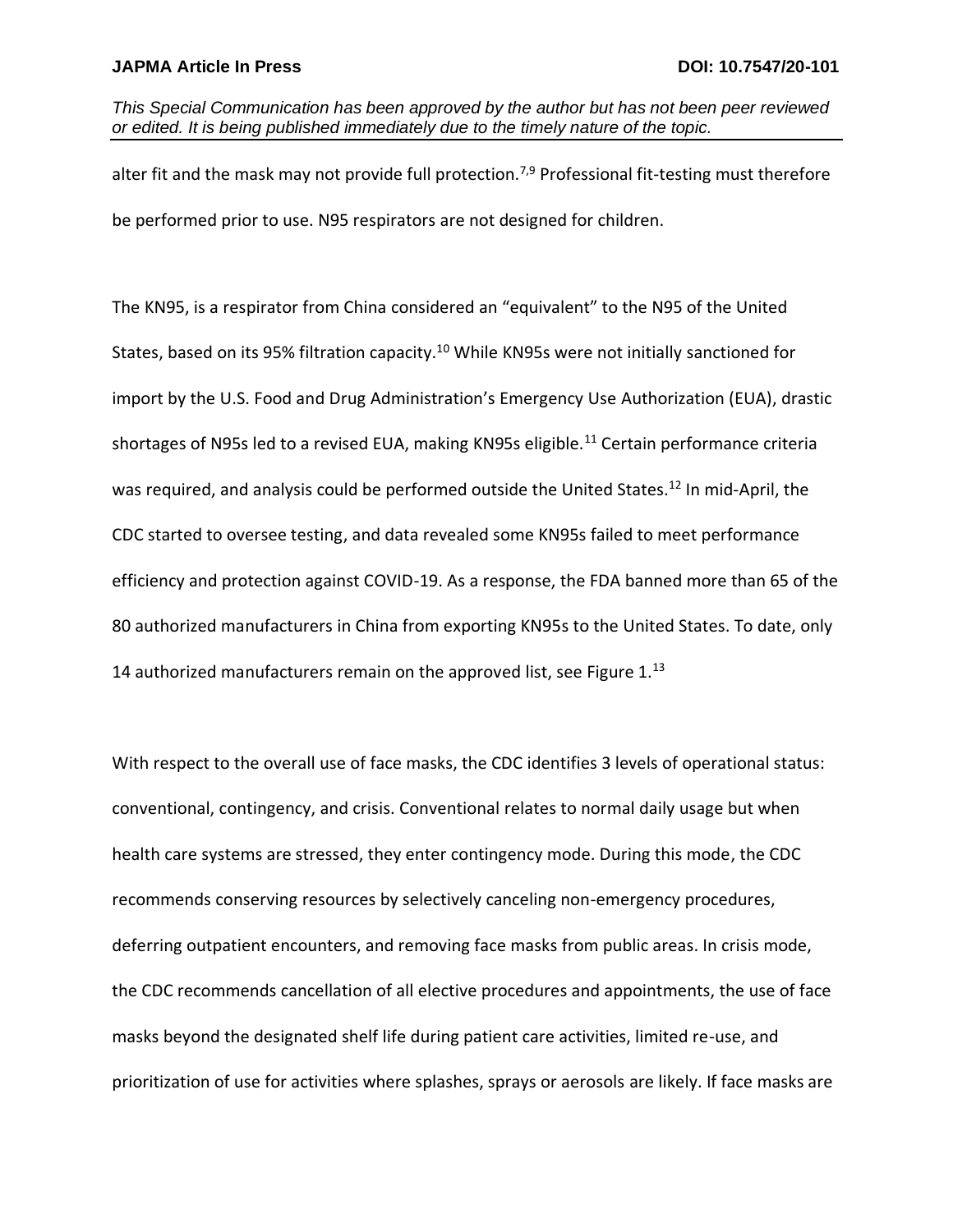*This Special Communication has been approved by the author but has not been peer reviewed or edited. It is being published immediately due to the timely nature of the topic.* 

all together unavailable, the use of homemade masks from bandanas or scarves becomes necessary.<sup>2</sup>

During the COVID-19 pandemic the subjects of extended use, re-use, and re-processing of masks have been discussed due to the lack of availability. The CDC reports that prolonged N95 mask use can be safe for up to 8 hours, but referral to each manufacturer's recommendations is advised.<sup>14</sup> Extended use refers to the practice of wearing the same N95 respirator for repeated close contact encounters with several patients, without removing the respirator between patient encounters. Extended use is favored over re-use because it involves less touching of the mask, and therefore less risk of contact transmission.<sup>15</sup> The N95 respirator should be discarded following use during aerosol generating procedures, if it becomes contaminated with blood or any other bodily fluids, or following close contact with, or exit from, the care area of any patient co-infected with a disease requiring contact precautions. Respirators are also recommended to be discarded if they are obviously damaged or become hard to breathe through. Current guidelines encourage wearing a face shield over the N95 to decrease the chances of soiling the mask.<sup>14</sup> Proper hand hygiene before and after touching or adjusting the respirator for comfort or fit is advised and should be strictly enforced.

Re-use refers to the practice of using the same N95 respirator for multiple encounters with patients but removing it after each encounter. The respirator is stored in between encounters to be put on again prior to the next patient encounter. This re-use of masks is based on a rotation schedule and the CDC suggests that masks can be reused up to 5 times;<sup>14</sup> however,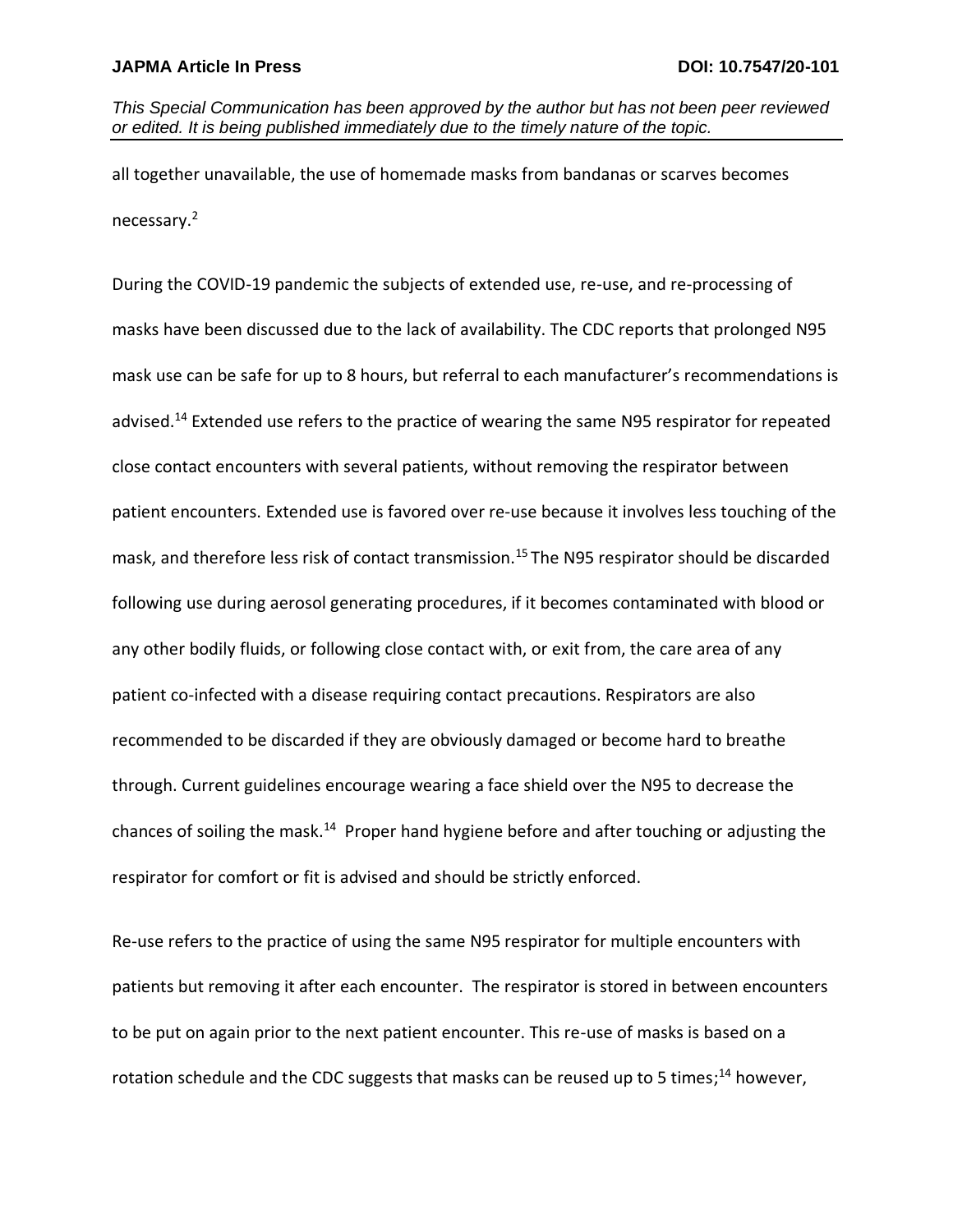*This Special Communication has been approved by the author but has not been peer reviewed or edited. It is being published immediately due to the timely nature of the topic.* 

there is no way to determine the maximum possible number of safe reuses for an N95 respirator.<sup>15</sup>The CDC recommends obtaining at least 5 masks, and rotating them daily, allowing them to dry (>72 hours) so that the virus is no longer viable. Proper storage involves hanging to dry, or keeping in a clean, breathable, paper bag between uses.<sup>14</sup> If re-using is occurring in your practice, proper donning/doffing to avoid contamination is mandatory. Labeling the bag or the respirator itself (e.g. on the straps) can help to avoid accidental usage.

There are risks involved with the extended use and re-use of FFR, most significantly the risk of contact transmission from touching the surface of a contaminated respirator. Contact transmission occurs through direct contact with others, as well as through indirect contact by touching and contaminating surfaces that are then touched by others. One study found that nurses averaged 25 touches per shift to their eyes, face, or N95 respirator during extended use.<sup>15,16</sup> Pathogens can remain infectious on respirator surfaces for extended periods of time and can potentially be transferred by touch to the wearer's hands, thus risking self-inoculation. In a small study of 10 participants, HCW were responsible for almost 20% of cases spread during the SARS epidemic, and larger viral contaminants were noted to the dominant hand from removal of mask and goggles.<sup>17</sup> Extended use can also cause additional discomfort to HCW from wearing the respirator longer than usual. A study based in Singapore during the COVID-19 pandemic examined the prevalence and characteristics of de novo headaches and aggravated pre-existing headaches among frontline healthcare personnel<sup>18</sup> and showed an increase in both categories secondary to extended use of the N95 respirator.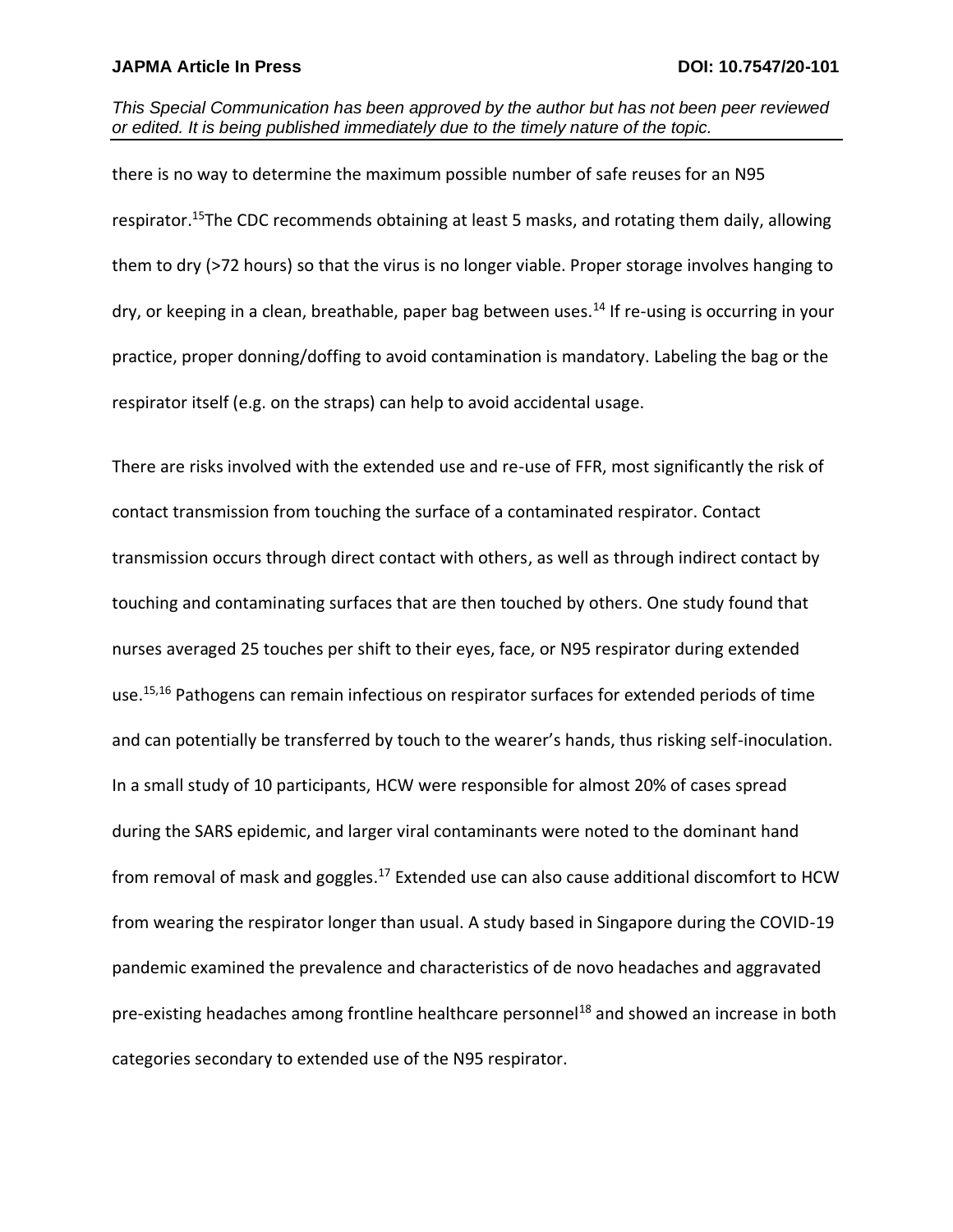*This Special Communication has been approved by the author but has not been peer reviewed or edited. It is being published immediately due to the timely nature of the topic.* 

Numerous proposals regarding reprocessing or decontamination have also been suggested. Agents range from ethylene oxide, UV or gamma irradiation, ozone and alcohol. There have also been proposals involving mask impregnation with copper or sodium chloride prior to this COVID-19 pandemic but there remains uncertainty of structural integrity of the PPE after use of these agents.2,19 General principles of reprocessing include inactivating the viral load on the mask, the filtration capacity and electrostatic charge must be preserved as much as possible, and the fit of the mask cannot be compromised. The mask also cannot be soiled (including makeup) in order to be reprocessed. It is important to note that there are many styles of N95 masks with different strap materials and shapes, and one method is not universal. 14

Hydrogen Peroxide Vaporization (HPV) is a decontamination method that can only be used on N95 models that do not contain cellulose, such as the 1860. This HPV process is being used in decontamination facilities such as the Battelle CCDS™ (up to 20 cycles),<sup>20</sup> Sterrad sterilization systems (up to 2 cycles) or Steris V-Pro EUA equipment (up to 10 cycles).<sup>14</sup> There are five decontamination stages during HPV method: conditioning, pre-gassing, gassing, gassing dwell, and aeration. N95 decontamination using this method currently shows no change in the physical characteristics of the mask, and fit testing on 2 individuals showed no loss of seal after the decontamination, $21$  with only small changes of the aluminum noseband.<sup>22</sup> Dosing protocol is complex and could result in incomplete decontamination or explosion risk, therefore only trained personnel should operate equipment.<sup>23</sup> HPV is a promising method with a potential for high capacity throughout, but certain HPV systems, such as the Clarus® R HPV generator, may be more compatible with FFR decontamination.<sup>24</sup>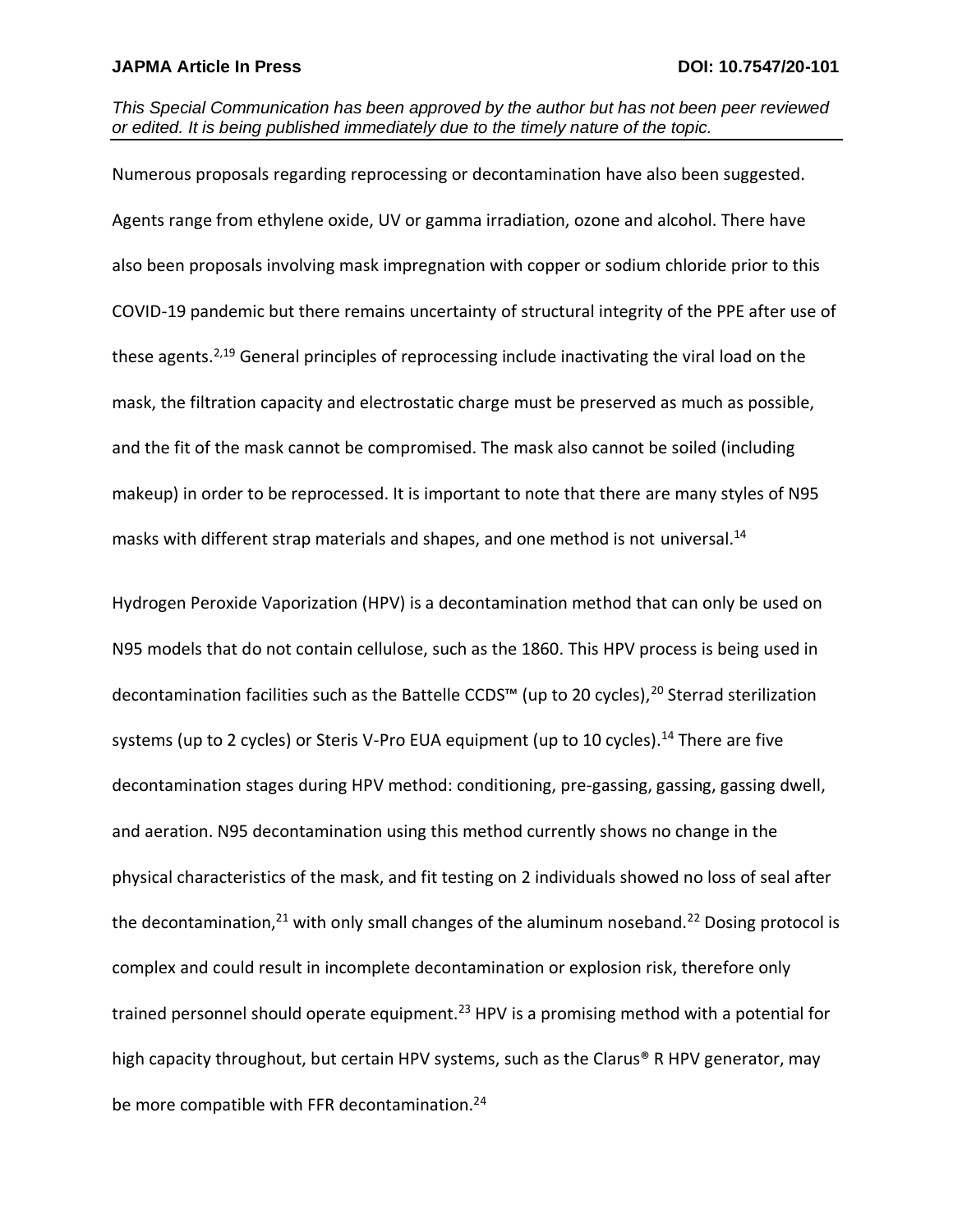*This Special Communication has been approved by the author but has not been peer reviewed or edited. It is being published immediately due to the timely nature of the topic.* 

Ultraviolet Germicidal Irradiation (UVGI) is another method put forth by Nebraska Medical Center College in Omaha, which requires specific dosing protocols and full surface area illumination to ensure proper inactivation of viral particles with minimal mask degradation. The process is extensive, with respirators secured on wires that are strung across a room with two UVGI towers (ClorDiSys UVGI Light System) on either side. The UVGI exposure dose is monitored with a UVGI meter that can be initiated and monitored from outside the room to verify that the desired exposure has been achieved. Prior to initiating the decontamination program, the walls and ceiling are covered with a UV-reflective coating (Lumacept<sup>™)</sup>.<sup>20</sup> Due to the extensive precision required, home UV light is not recommended. UVGI is unlikely to kill all viruses and bacteria on FFR due to shadow effects produced by the multiple layers of the mask's construction.<sup>24</sup> UVGI treatment should be viewed as risk management rather than complete decontamination and implemented only if it is approved during a dire shortage of N95 masks.<sup>25</sup>

Moist heat has been shown to be effective for influenza but there is little data on its use to deactivate SARS-COV-2 viral particles. This method involves heating at 60-70 degrees Celsius with 80-85% relative humidity and is currently not recommended.<sup>14</sup>

Dry heating of masks is another method which has been recently studied at the NIH. The mask is heated at 70 degrees Celsius for 30 minutes and has suggested to adequately kill the virus while preserving filter integrity. The NIH testing revealed that this could be used for up to 2 cycles without compromising fit. Optimal parameters are still being tested. In a study by Viscusi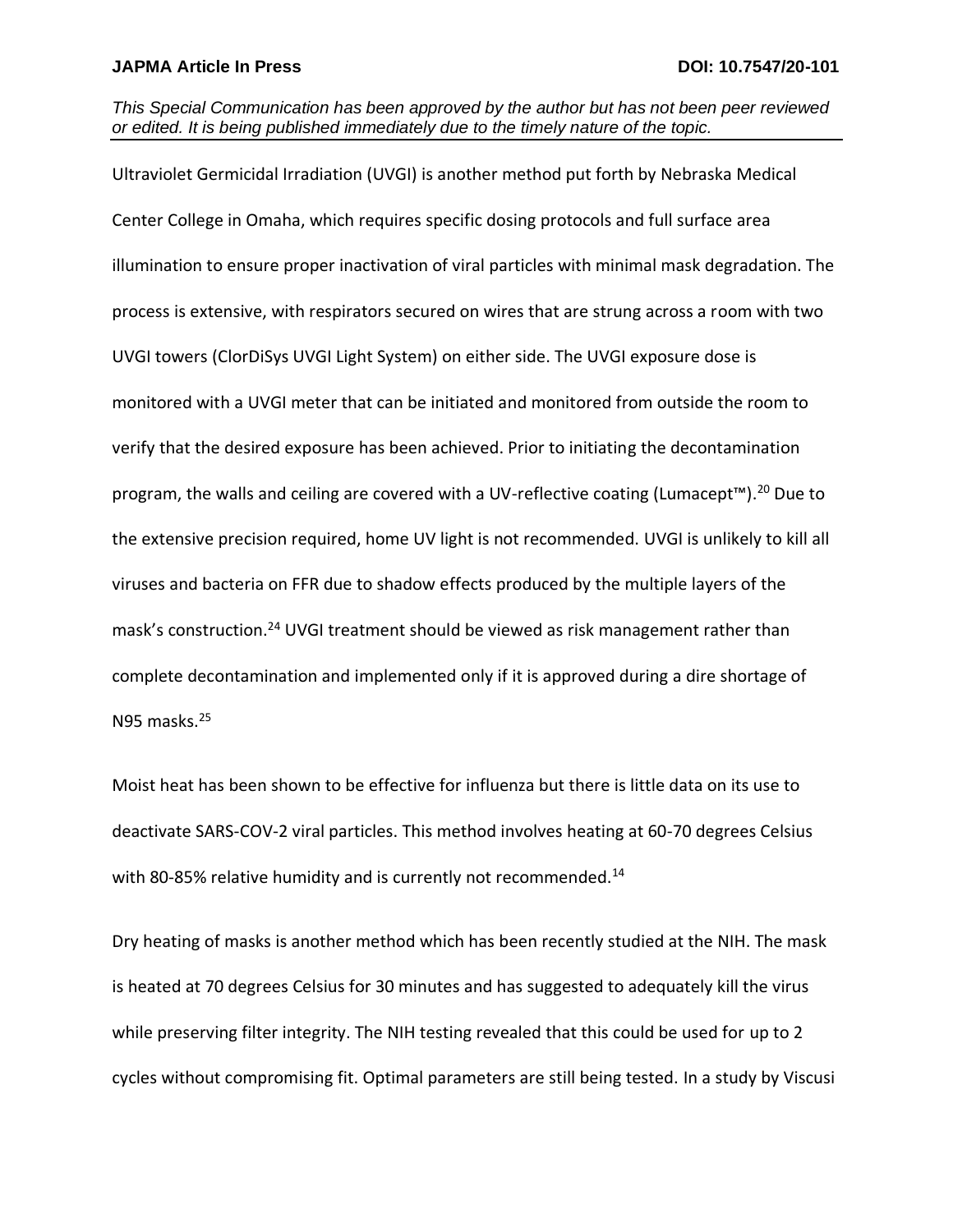*This Special Communication has been approved by the author but has not been peer reviewed or edited. It is being published immediately due to the timely nature of the topic.* 

et al, N95 mask treatment with dry heat for 60 minutes does not cause visible change in the mask but can increase mask penetration.<sup>22</sup>

In a recent study pending peer review, an ethanol solution of 70% was prepared with 200 proof laboratory grade ethanol and deionized (DI) water. This solution is within the CDC guidelines for disinfection.<sup>26</sup> Approximately 50 mL of ethanol solution was poured over each mask, until complete saturation. Excess liquid was blotted off with a paper towel, and the masks were air dried for 2-3 hours. Once dry, the masks were pumped in a vacuum chamber to a pressure below 6 mBar and 98% of the filtration efficacy of the N95 mask was restored. If the vacuum was not utilized, there was a decrease in efficiency of ~40% after air-drying. To date, this study has conducted 18 wet/dry/vacuum cycles on 6 different masks, all of which decline in performance after wetting, but return to within 98% of their initial filtration efficiency after vacuum treatment. This method has been verified for up to 5 cleaning cycles on specific N95 respirators.<sup>26</sup>

Other methods which have been cited but are not approved include usage of bleach, alcohol, baking, boiling, ethylene oxide, sanitizing wipes, soapy water, autoclave, and lastly microwave use. Viscusi et al, used microwaves as a source of dry heat and found that 2 minutes of treatment does not melt the respirator portion of N95 mask, and deactivates 4 types of viruses.<sup>22</sup> Microwaves are variable regarding settings and metal portions of the masks may catch fire.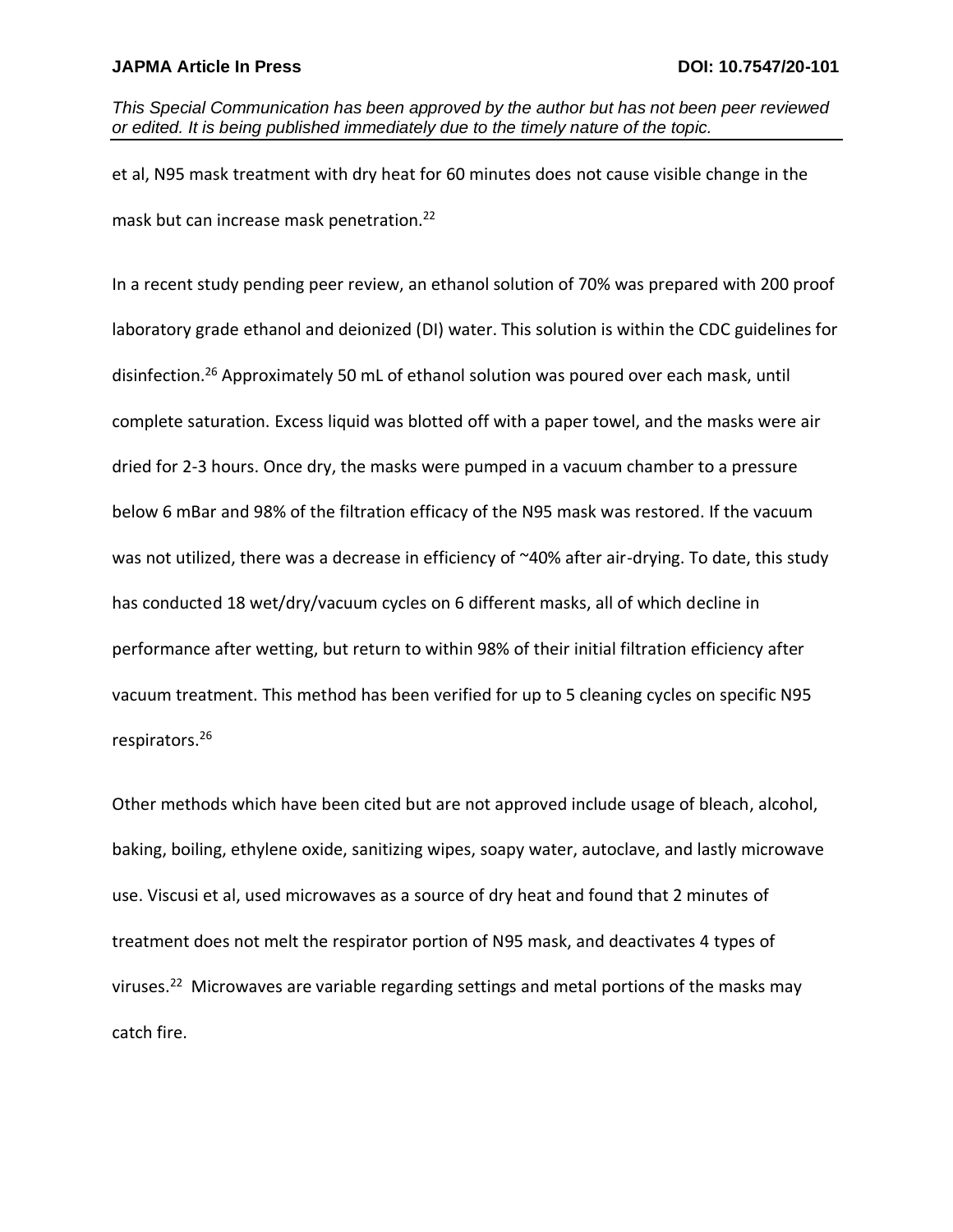## **JAPMA Article In Press 2018 10.7547/20-101**

*This Special Communication has been approved by the author but has not been peer reviewed or edited. It is being published immediately due to the timely nature of the topic.* 

Implementation of any policy permitting extended use or reuse of N95 respirators should be

made by professionals who manage the institution's respiratory protection program, in

consultation with their occupational health and infection control departments, and with input

from the state and local public health departments.<sup>15</sup> The decision to implement these

practices are on a case by case basis and must take into consideration the type of pathogen,

local conditions, and N95 mask availability.

| Manufacturer                                | <b>Respirator Model</b>                  |
|---------------------------------------------|------------------------------------------|
| 3M                                          | 9001, 9002, 9501, 9501+, 9501V+, 9502,   |
|                                             | 9502+, 9502V+, 9505+, 9541, 9541V, 9542, |
|                                             | 9542V, 9552, 9552V                       |
| AOK Tooling Ltd. (aka Shenzhonghai Medical) | 20130040, 20130045A, 20180021, 20130038, |
|                                             | 20190019                                 |
|                                             |                                          |
| Bei Bei Safety Co Ltd.                      | B702, B702V, B704, B704V                 |
|                                             |                                          |
| BYD Precision Manufacture Co. Ltd.          | <b>BYD KN95 Particulate Respirator</b>   |
|                                             | (Model Number: DG3101)                   |
|                                             |                                          |
| Fujian Kang Chen Daily Necessities Co, Ltd. | K0450, 57793                             |
|                                             |                                          |
|                                             |                                          |
| <b>Guangzhou Harley Commodity Company</b>   | L-103V KN95                              |
| Limited                                     |                                          |
|                                             |                                          |
| Guangzhou Powecom Labor Insurance           | <b>KN95</b>                              |
| Supplies Co., LTD                           |                                          |
| HeiQ Materials                              | AG HVB-FFP2-01                           |
|                                             |                                          |

**Figure 1. Authorized Imported, Non-NIOSH Approved Respirators Manufactured in China**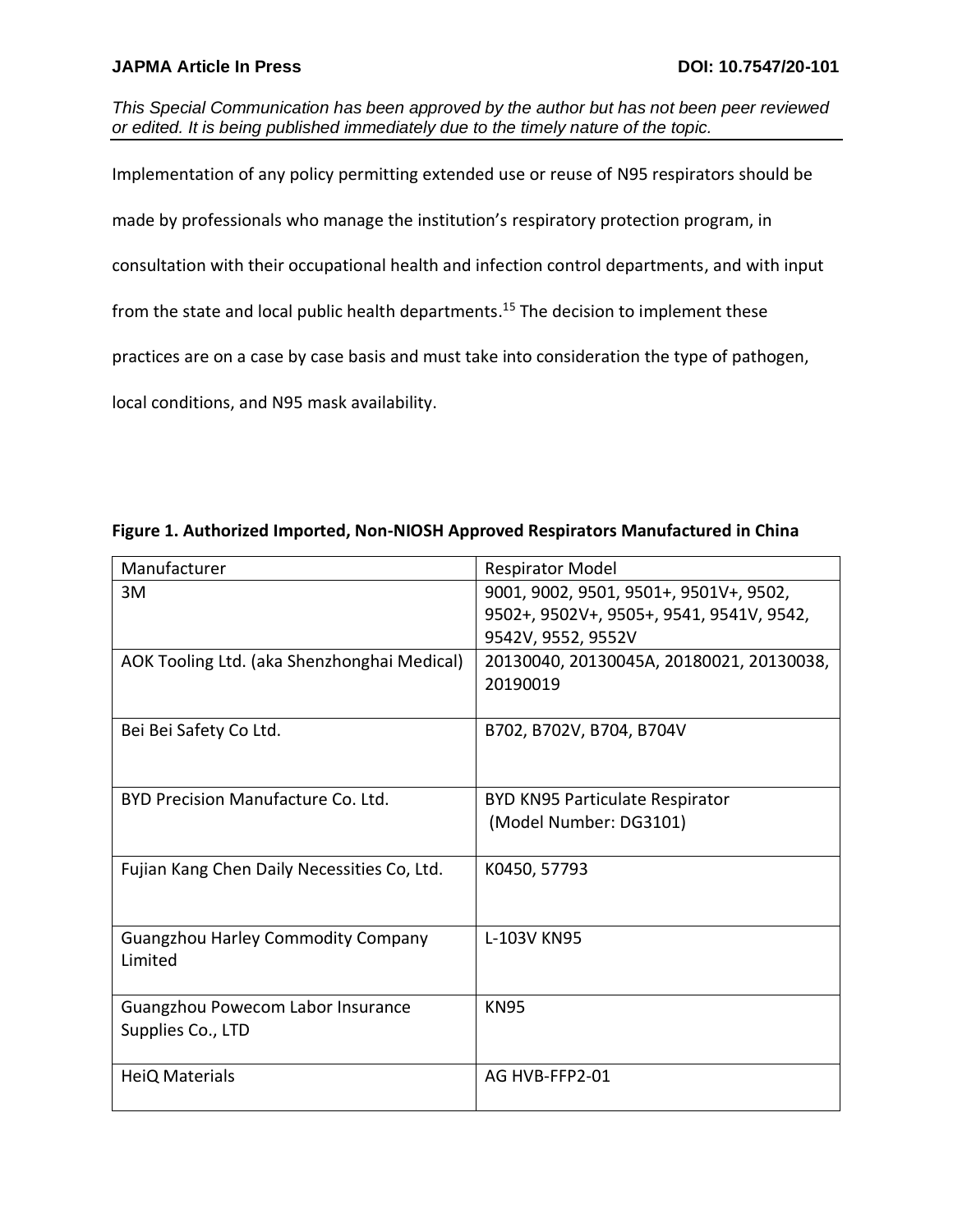*This Special Communication has been approved by the author but has not been peer reviewed or edited. It is being published immediately due to the timely nature of the topic.* 

| Hangzhou San Qiang Safety Protection<br>Products Co., Ltd.    | 9420 (FFP2), 9420V (FFP2), 9480 (FFP2),<br>9480V (FFP2), 9980V (FFP3), 9920V (FFP3) |
|---------------------------------------------------------------|-------------------------------------------------------------------------------------|
| Rizhao Sangi Medical & Health Articles Co.,<br>Ltd            | RIZ100CVb, 3Q KN95, 3Q FFP2 NR,<br>RIZQ100Sb, 3Q KN95 9505                          |
| Shanghai Dasheng Health Products<br>Manufacture Company, Ltd. | DTC3X-1, DTC3X-2, DTC3X-3, DTC3B-1                                                  |
| Suzhou Bolisi Medical Technology Co., Ltd                     | BS-9501L, BS-9501FL, BS-9502C, BS9502FC                                             |
| Suzhou Sanical Protective Product<br>Manufacturing Co., Ltd   | Model 8015, Model 9015                                                              |
| Weini Technology Development Co., Ltd                         | FFP2 NR E-300, FFP2 NR E-680, FFP2 NR 952,<br><b>FFP2 NR F-820</b>                  |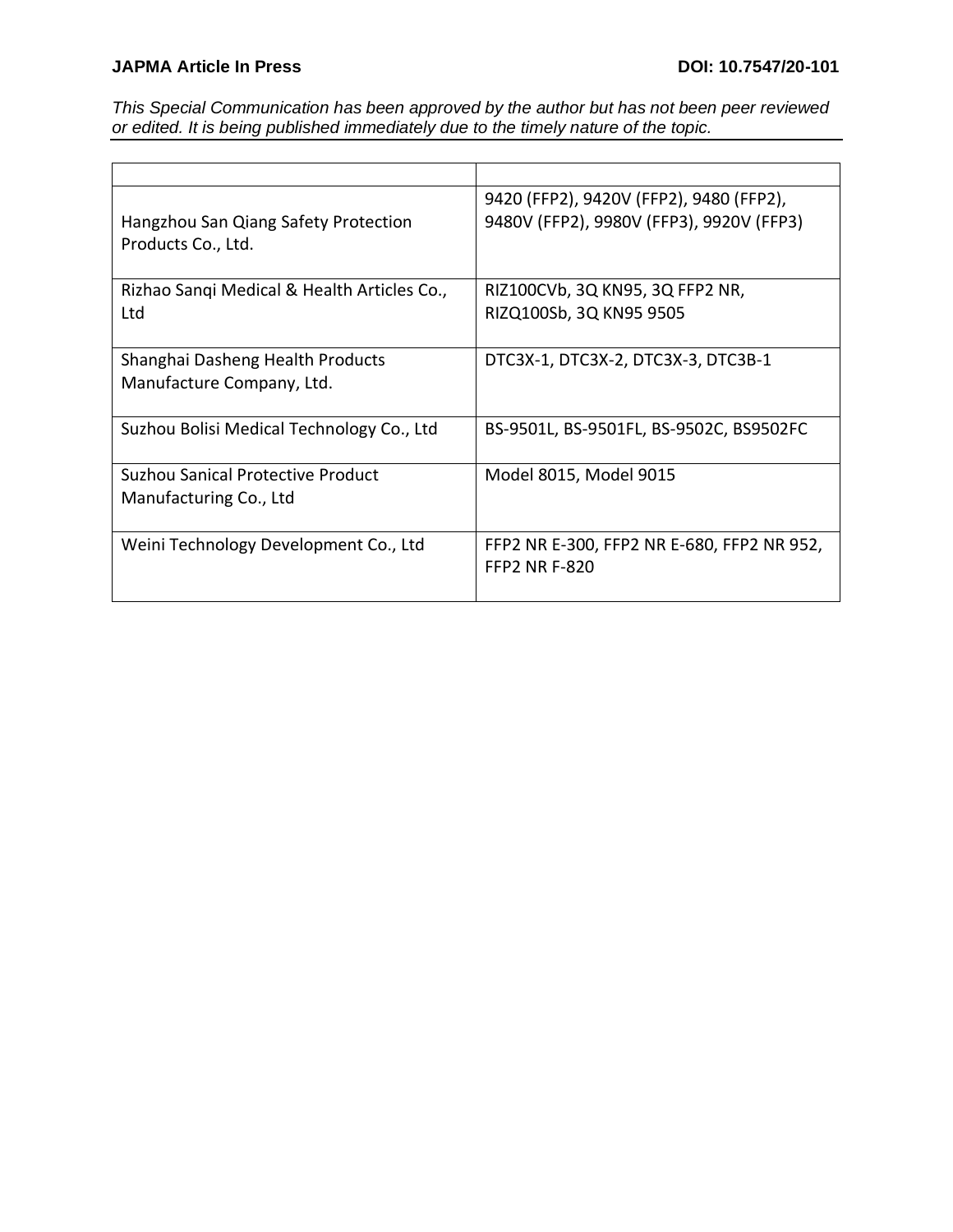*This Special Communication has been approved by the author but has not been peer reviewed or edited. It is being published immediately due to the timely nature of the topic.* 

# **References**

1. Thompson D. *Nationwide Shortages Looming for Respirators, Masks, Gowns: Expert poll*. HealthDay.com March 27, 2020. [https://consumer.healthday.com/infectious-disease](https://consumer.healthday.com/infectious-disease-information-21/coronavirus-1008/nationwide-shortages-looming-for-respirators-masks-gowns-expert-poll-756165.html)[information-21/coronavirus-1008/nationwide-shortages-looming-for-respirators-masks-gowns](https://consumer.healthday.com/infectious-disease-information-21/coronavirus-1008/nationwide-shortages-looming-for-respirators-masks-gowns-expert-poll-756165.html)[expert-poll-756165.html](https://consumer.healthday.com/infectious-disease-information-21/coronavirus-1008/nationwide-shortages-looming-for-respirators-masks-gowns-expert-poll-756165.html)

2. Livingston, E., Desai, A., & Berkwits, M. *Sourcing Personal Protective Equipment During the COVID-19 Pandemic. JAMA.* doi:10.1001/jama.2020.5317 Published online March 28, 2020 Accessed April 13, 2020 <https://jamanetwork.com/journals/jama/fullarticle/2764031>

3. Cook, T.M. (2020) *Personal Protective Equipment During the COVID-19 pandemic- a narrative review.* Pending publication but accepted. Doi:10.1111/anae.15071

4. Public Health England. *COVID-19; infection prevention and control guidance*[.](https://www.gov.uk/government/publications/wuhan-novel-coronavirus-infection-prevention-and-control/covid-19-personal-protective-equipment-ppe) [https://www.gov.uk/government/publications/wuhan-novel-coronavirus-infection-prevention-and](https://www.gov.uk/government/publications/wuhan-novel-coronavirus-infection-prevention-and-control/covid-19-personal-protective-equipment-ppe)[control/covid-19-personal-protective-equipment-ppe](https://www.gov.uk/government/publications/wuhan-novel-coronavirus-infection-prevention-and-control/covid-19-personal-protective-equipment-ppe)

5. *Rational use of personal protective equipment for coronavirus disease (COVID-19) and considerations during severe shortages* Accessed April 6, 2020 [https://www.who.int/emergencies/diseases/novel-coronavirus-2019/technical-guidance/infection](https://www.who.int/emergencies/diseases/novel-coronavirus-2019/technical-guidance/infection-prevention-and-control)[prevention-and-control](https://www.who.int/emergencies/diseases/novel-coronavirus-2019/technical-guidance/infection-prevention-and-control)

6. *Advice on the use of Masks in the context of COVID-19* Accessed April 6, 202[0](https://www.who.int/publications-detail/advice-on-the-use-of-masks-in-the-community-during-home-care-and-in-healthcare-settings-in-the-context-of-the-novel-coronavirus-(2019-ncov)-outbreak) [https://www.who.int/publications-detail/advice-on-the-use-of-masks-in-the-community-during](https://www.who.int/publications-detail/advice-on-the-use-of-masks-in-the-community-during-home-care-and-in-healthcare-settings-in-the-context-of-the-novel-coronavirus-(2019-ncov)-outbreak)[home-care-and-in-healthcare-settings-in-the-context-of-the-novel-coronavirus-\(2019-ncov\)](https://www.who.int/publications-detail/advice-on-the-use-of-masks-in-the-community-during-home-care-and-in-healthcare-settings-in-the-context-of-the-novel-coronavirus-(2019-ncov)-outbreak) [outbreak](https://www.who.int/publications-detail/advice-on-the-use-of-masks-in-the-community-during-home-care-and-in-healthcare-settings-in-the-context-of-the-novel-coronavirus-(2019-ncov)-outbreak)

7. Honda, H., & Iwata, K. *Personal protective equipment and improving compliance among healthcare workers in high-risk settings.* Current Opinion in Infectious Diseases, 2016, 29(4), 400–406. doi:10.1097/qco.0000000000000280

8. Fischer, W. A., Hynes, N. A., & Perl, T. M. *Protecting Health Care Workers from Ebola: Personal Protective Equipment Is Critical but Is Not Enough.* Annals of Internal Medicine, 2014, 161(10), 753. doi:10.7326/m14-1953

9. N95 respirators and surgical masks (face masks) Printed Online April 5, 2020' Accessed April 25, 2020 [https://www.fda.gov/medical-devices/personal-protective-equipment-infection](https://www.fda.gov/medical-devices/personal-protective-equipment-infection-control/n95-respirators-and-surgical-masks-face-masks)[control/n95-respirators-and-surgical-masks-face-masks](https://www.fda.gov/medical-devices/personal-protective-equipment-infection-control/n95-respirators-and-surgical-masks-face-masks)

10. *Comparison of FFP2, KN95, and N95 and Other Filtering Facepiece Respirator Classes.* 3M Technical Bulletin, Revision 3, May 2020. [https://multimedia.3m.com/mws/media/1791500O/comparison-ffp2-kn95-n95-filtering](https://multimedia.3m.com/mws/media/1791500O/comparison-ffp2-kn95-n95-filtering-facepiece-respirator-classes-tb.pdf)[facepiece-respirator-classes-tb.pdf](https://multimedia.3m.com/mws/media/1791500O/comparison-ffp2-kn95-n95-filtering-facepiece-respirator-classes-tb.pdf)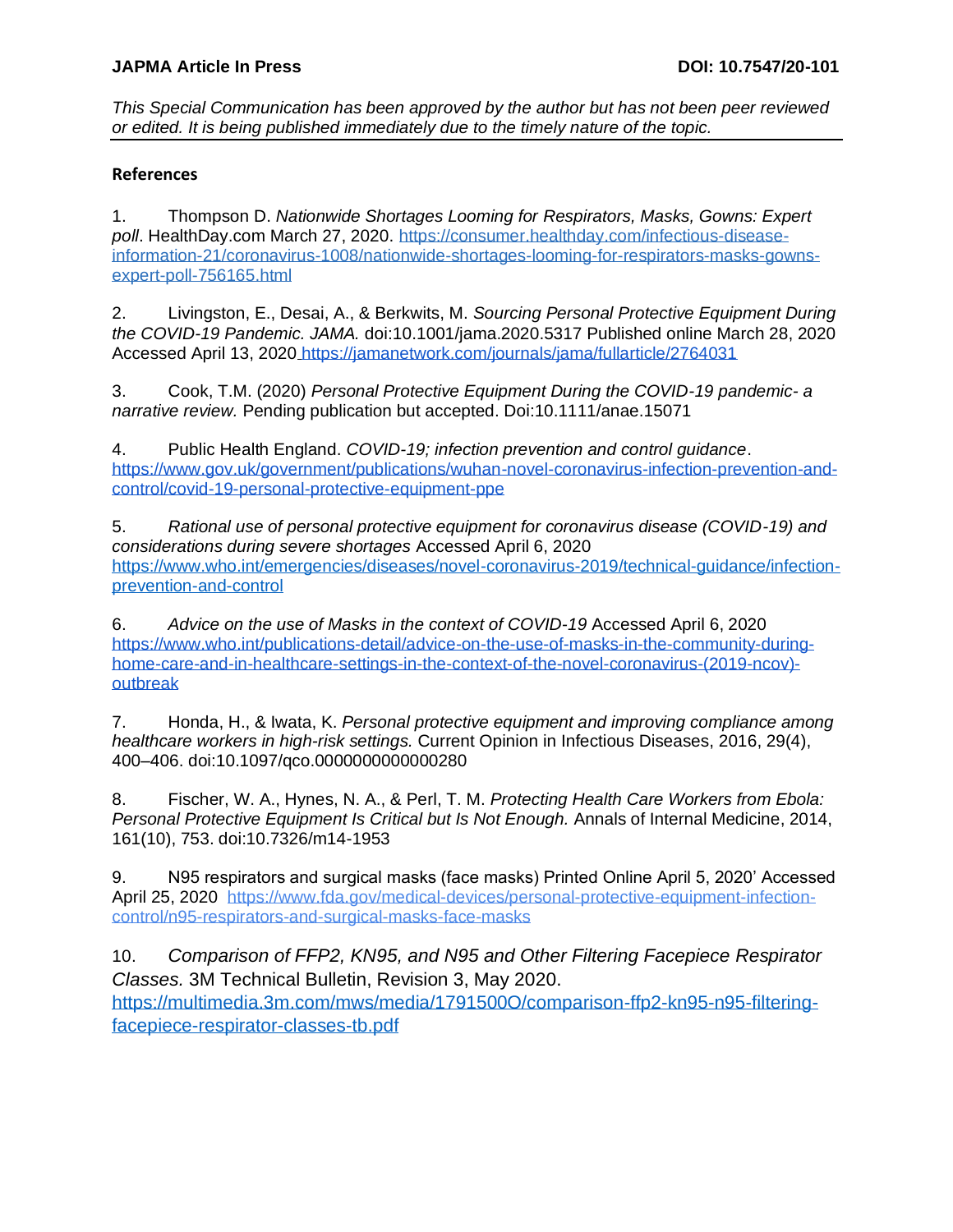*This Special Communication has been approved by the author but has not been peer reviewed or edited. It is being published immediately due to the timely nature of the topic.* 

11. *FAQs on the EUAs for Non-NIOSH Approved Respirators During the COVID-19 Pandemic.* Posted May 7, 2020; Accessed May 15, 2020 [https://www.fda.gov/medical-devices/emergency-situations-medical-devices/faqs-euas-non](https://www.fda.gov/medical-devices/emergency-situations-medical-devices/faqs-euas-non-niosh-approved-respirators-during-covid-19-pandemic)[niosh-approved-respirators-during-covid-19-pandemic](https://www.fda.gov/medical-devices/emergency-situations-medical-devices/faqs-euas-non-niosh-approved-respirators-during-covid-19-pandemic) 

12. *Coronavirus (COVID-19) Update: Daily Roundup April 3, 2020*. [https://www.fda.gov/news-events/press-announcements/coronavirus-covid-19-update](https://www.fda.gov/news-events/press-announcements/coronavirus-covid-19-update-daily-roundup-april-3-2020)[daily-roundup-april-3-2020](https://www.fda.gov/news-events/press-announcements/coronavirus-covid-19-update-daily-roundup-april-3-2020)

13. *Appendix A: Authorized Respirators. Authorized Imported, Non-NIOSH Approved Respirators Manufactured in China.* Updated May 7, 2020; Accessed May 14, 2020 <https://www.fda.gov/media/136663/download>

14. *N95 Mask Re-Use Strategies*, Society of American Gastrointestinal and Endoscopic Surgeons, Published online April 17, 2020; Accessed 4/20/20 [https://www.sages.org/n-95-re](https://www.sages.org/n-95-re-use-instructions/)[use-instructions/](https://www.sages.org/n-95-re-use-instructions/)

15. *Recommended Guidance for Extended Use and Limited Reuse of N95 Filtering Facepiece Respirators in Healthcare Setting[s](https://www.cdc.gov/niosh/topics/hcwcontrols/recommendedguidanceextuse.html)* <https://www.cdc.gov/niosh/topics/hcwcontrols/recommendedguidanceextuse.html>

16. IOM: *Reusability of facemasks during an influenza pandemic: facing the flu.* Washington, D.C: National Academies Press, 2006 [https://www.cidrap.umn.edu/news](https://www.cidrap.umn.edu/news-perspective/2006/04/iom-assesses-reuse-masks-flu-pandemic)[perspective/2006/04/iom-assesses-reuse-masks-flu-pandemic](https://www.cidrap.umn.edu/news-perspective/2006/04/iom-assesses-reuse-masks-flu-pandemic)

17. Casanova, L., Alfano-Sobsey, E., Rutala, W. A., Weber, D. J., & Sobsey, M. *Virus Transfer from Personal Protective Equipment to Healthcare Employees' Skin and Clothing. Emerging Infectious Diseases, 2008, 14(8), 1291–1293.* doi:10.3201/eid1408.080085

18. Ong, J. et. al, *Headaches Associated with Personal Protective Equipment- A Cross-Sectional Study Among Frontline Healthcare Workers During COVID-19*. Headache 2020; 0:1- 14 doi: 10.1111/head.13811

19. Institute of Medicine. 2006. *Reusability of Facemasks During an Influenza Pandemic: Facing the Flu*. Washington, DC: The National Academies Press[.](https://doi.org/10.17226/11637) [https://doi.org/10.17226/11637.](https://doi.org/10.17226/11637)

20. Lowe, J. et. al. *N95 Filtering Facepiece Respirator Ultraviolet Germicidal Irradiation (UVGI) Process for Decontamination and Reuse* Version Update 4/10/202[0](https://www.nebraskamed.com/sites/default/files/documents/covid-19/n-95-decon-process.pdf) <https://www.nebraskamed.com/sites/default/files/documents/covid-19/n-95-decon-process.pdf>

21. Schwartz, A., et. al. *Decontamination and Reuse of N95 Respirators with Hydrogen Peroxide Vapor to Address Worldwide Personal Protective Equipment Shortages During the SARS-CoV-2 (COVID-19) Pandemic. Applied Biosafety, 2020, 153567602091993.* doi:10.1177/1535676020919932